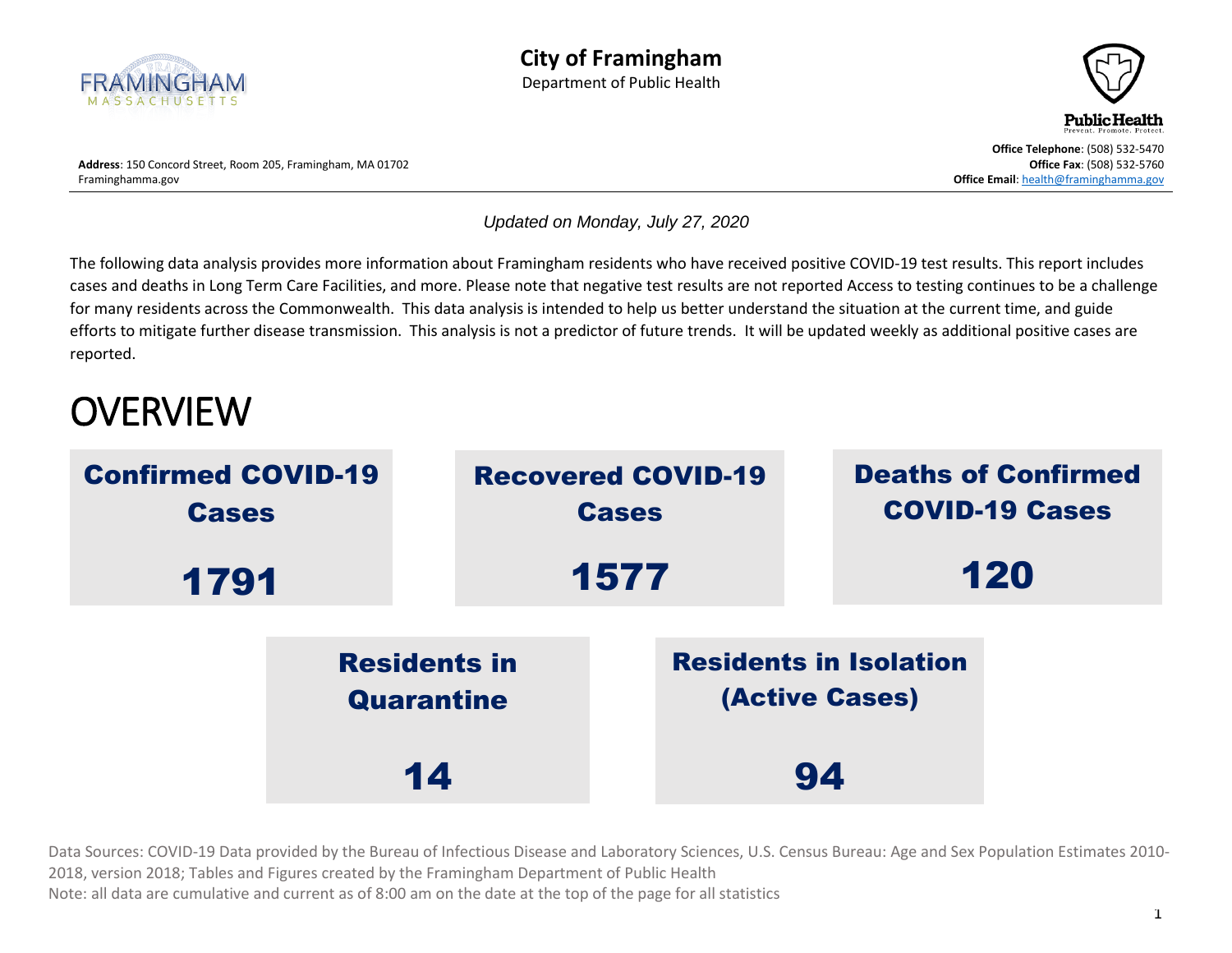



Address: 150 Concord Street, Room 205, Framingham, MA 01702<br>Framinghamma.gov

**Office Telephone: (508) 532-5470<br><b>Office Fax: (508) 532-5760 Office Email[: health@framinghamma.gov](mailto:health@framinghamma.gov)** 

*Updated on Monday, July 27, 2020*

## <span id="page-1-0"></span>Table of Contents

| page 3  |
|---------|
| page 4  |
| page 5  |
| page 6  |
| page 7  |
| page 8  |
| page 9  |
| page 10 |
| page 11 |
| page 12 |
| page 13 |
| page 14 |
| page 15 |
| page 16 |
| page 17 |
| page 18 |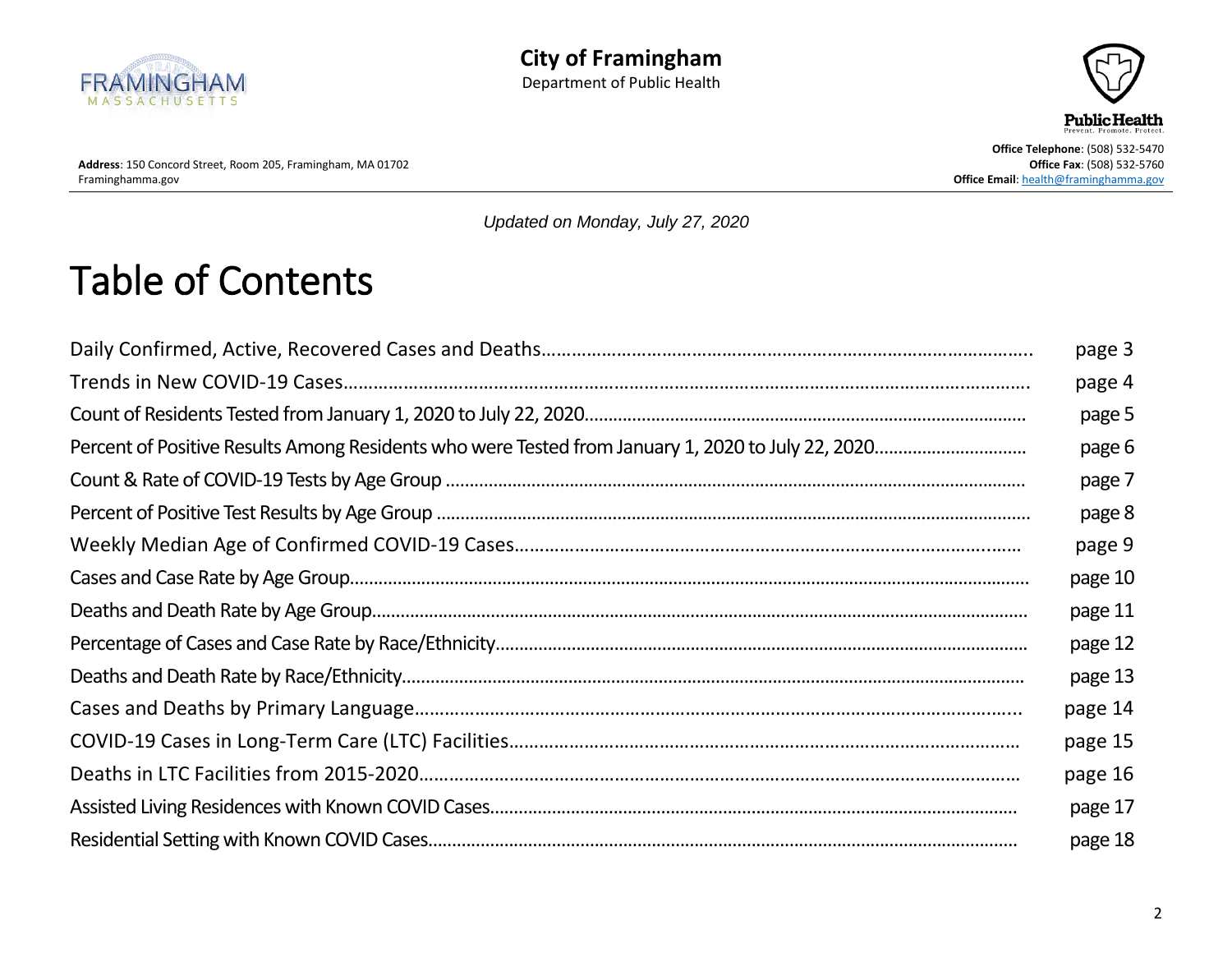<span id="page-2-0"></span>



**Office Telephone**: (508) 532-5470

*Updated on Monday, July 27, 2020*

## Daily Confirmed, Active, Recovered Cases and Deaths



#### **OVER TIME**



Data Sources: COVID-19 Data provided by the Bureau of Infectious Disease and Laboratory Sciences; Tables and Figures created by the Framingham Department of Public Health

Note: all data are cumulative and current as of 8:00 am on the date at the top of the page for all statistics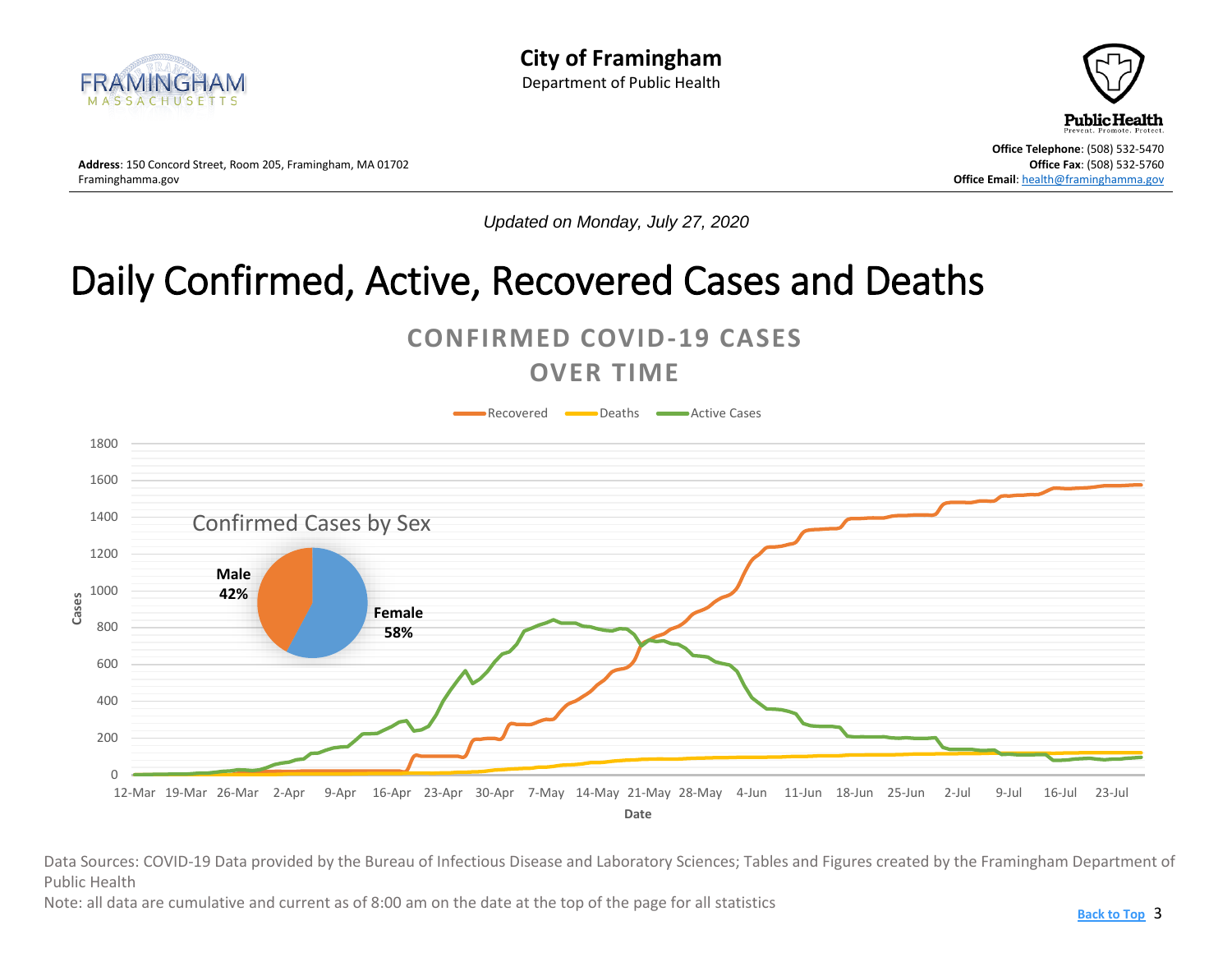<span id="page-3-0"></span>



**Office Telephone**: (508) 532-5470 **Office Email[: health@framinghamma.gov](mailto:health@framinghamma.gov)** 

**Address**: 150 Concord Street, Room 205, Framingham, MA 01702 **Concord Street, Room 205, Framingham, MA 01702 Office Fax: (508) 532-5760 Office Fax: (508) 532-5760 Office Fax: (508) 532-5760** 

*Updated on Monday, July 27, 2020*

#### Trends in New COVID-19 Cases



Calculated as 7-day averages of new confirmed positive cases of residents of Framingham as reported by the MA Department of Public Health. Data Sources: COVID-19 Data provided by the Bureau of Infectious Disease and Laboratory Sciences; Tables and Figures created by the Framingham Department of Public Health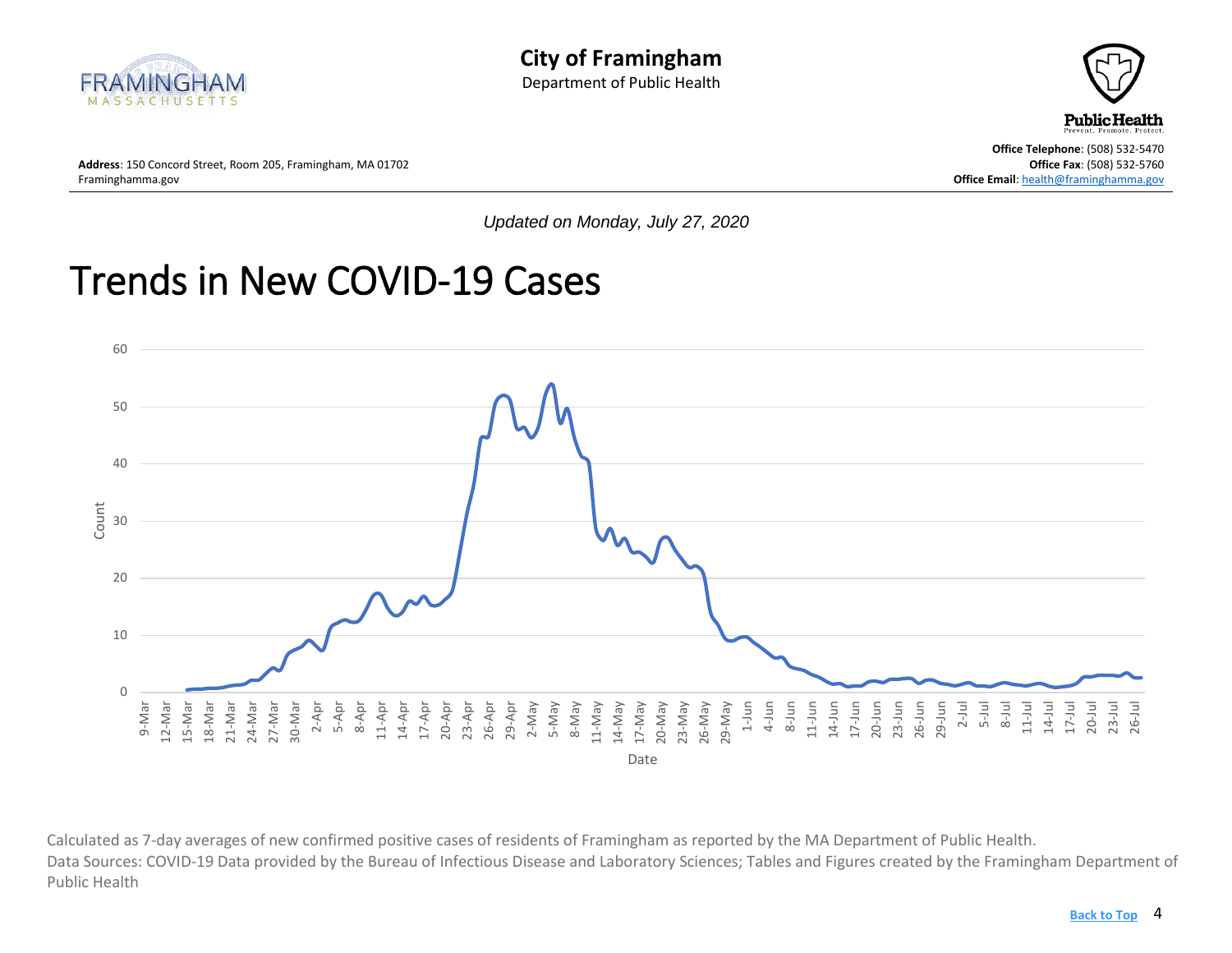<span id="page-4-0"></span>



**Address**: 150 Concord Street, Room 205, Framingham, MA 01702 **Office Fax**: (508) 532-5760 Framinghamma.gov **Office Email**[: health@framinghamma.gov](mailto:health@framinghamma.gov)

*Updated on Monday, July 27, 2020*

# Count of Residents Tested<sup>1</sup>

#### January 1, 2020 to July 22, 2020



#### **COVID-19 TESTS OVER TIME**

Data Sources: COVID-19 Data provided by the Bureau of Infectious Disease and Laboratory Sciences; Tables and Figures created by the Framingham Department of Public Health <sup>1</sup>Please note these numbers and rates reflect the number of persons tested, not the total tests performed, as of June 24, 2020. One person may have multiple tests. These numbers are based on information available in the DPH surveillance database at a single point in time. Case counts change throughout the day as data cleaning occurs (removal of duplicate reports within the system) and new demographic information is obtained.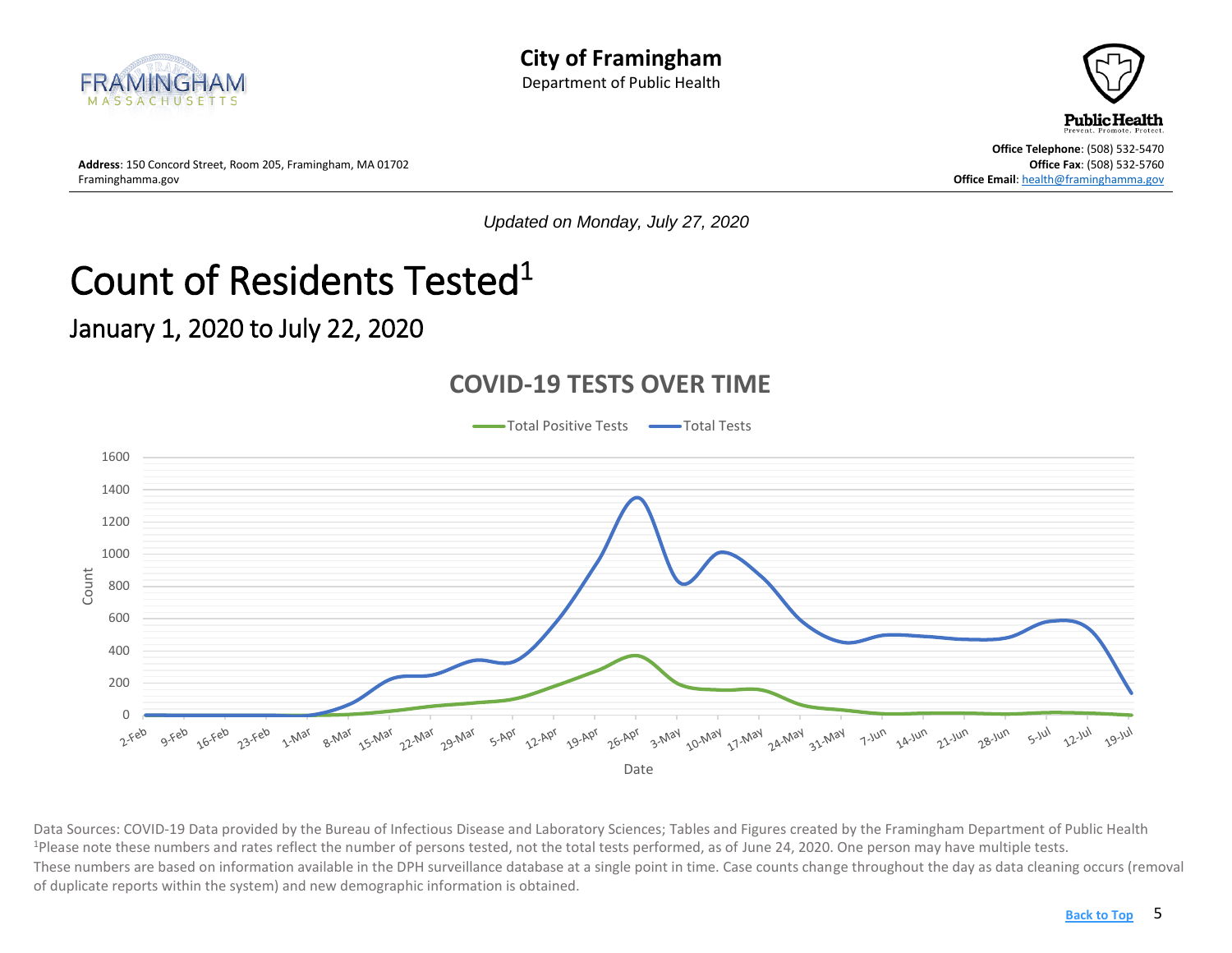<span id="page-5-0"></span>



**Office Telephone**: (508) 532-5470

*Updated on Monday, July 27, 2020*

#### Percent of Positive Results Among Residents who were Tested<sup>1</sup> January 1, 2020 to July 22, 2020



**PERCENT POSITIVE COVID-19 TESTS OVER TIME**

Data Sources: COVID-19 Data provided by the Bureau of Infectious Disease and Laboratory Sciences; Tables and Figures created by the Framingham Department of Public Health <sup>1</sup>Please note the percentage reflect the number of persons tested, not the total tests performed, as of July 24, 2020. One person may have multiple tests. These numbers are based on information available in the DPH surveillance database at a single point in time. Case counts change throughout the day as data cleaning occurs (removal of duplicate reports within the system) and new demographic information is obtained.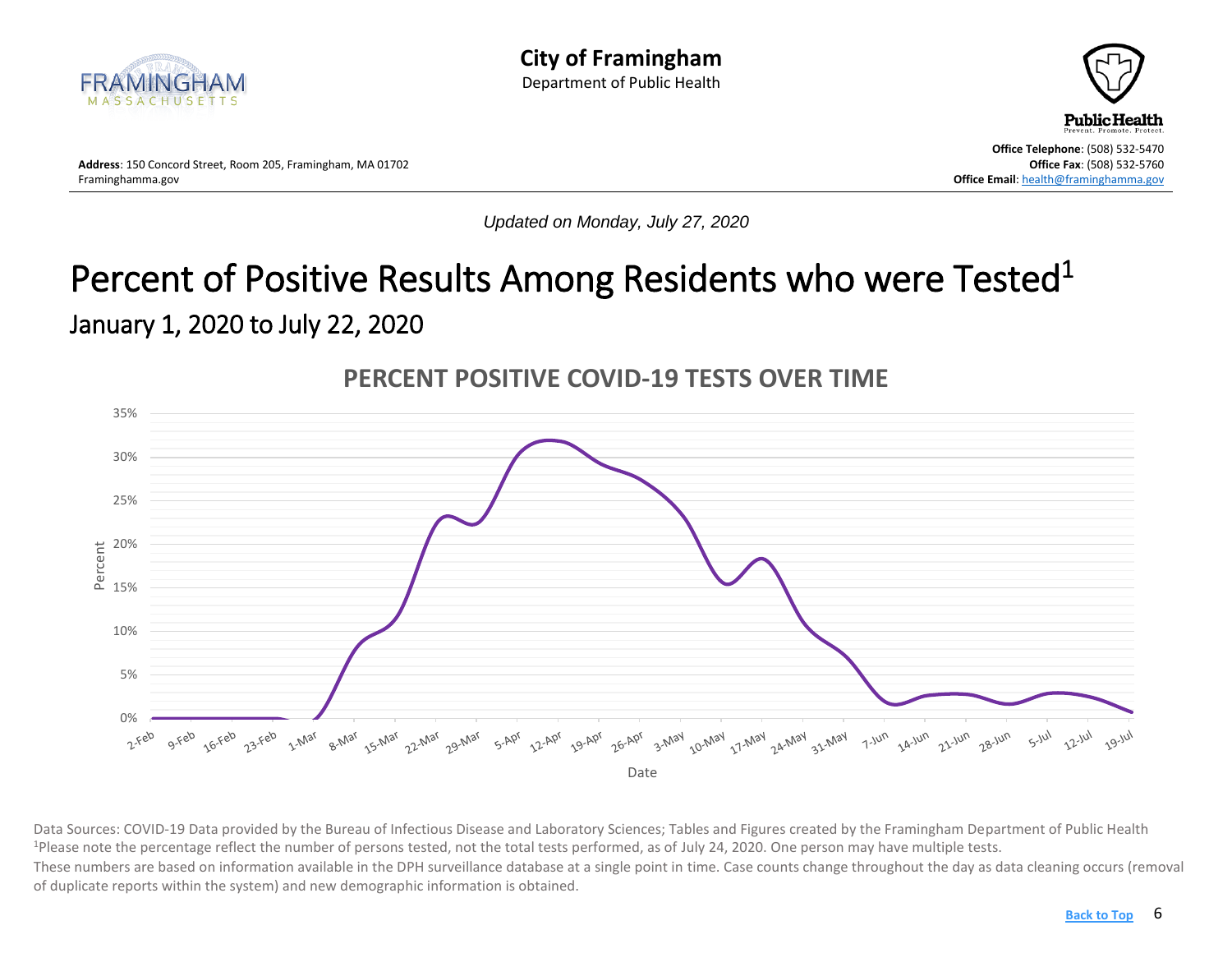<span id="page-6-0"></span>



**Office Telephone**: (508) 532-5470

*Updated on Monday, July 27, 2020*

#### Count & Rate of COVID-19 Tests by Age Group<sup>1</sup> January 1, 2020 to July 17, 2020





Data Sources: COVID-19 Data provided by the Bureau of Infectious Disease and Laboratory Sciences; Tables and Figures created by the Framingham Department of Public Health <sup>1</sup>Please note the count and rate reflect the number of tests performed and not the total persons tested as of July 17, 2020. One person may have multiple tests. These numbers are based on information available in the DPH surveillance database at a single point in time. Case counts change throughout the day as data cleaning occurs (removal of duplicate reports within the system) and new demographic information is obtained.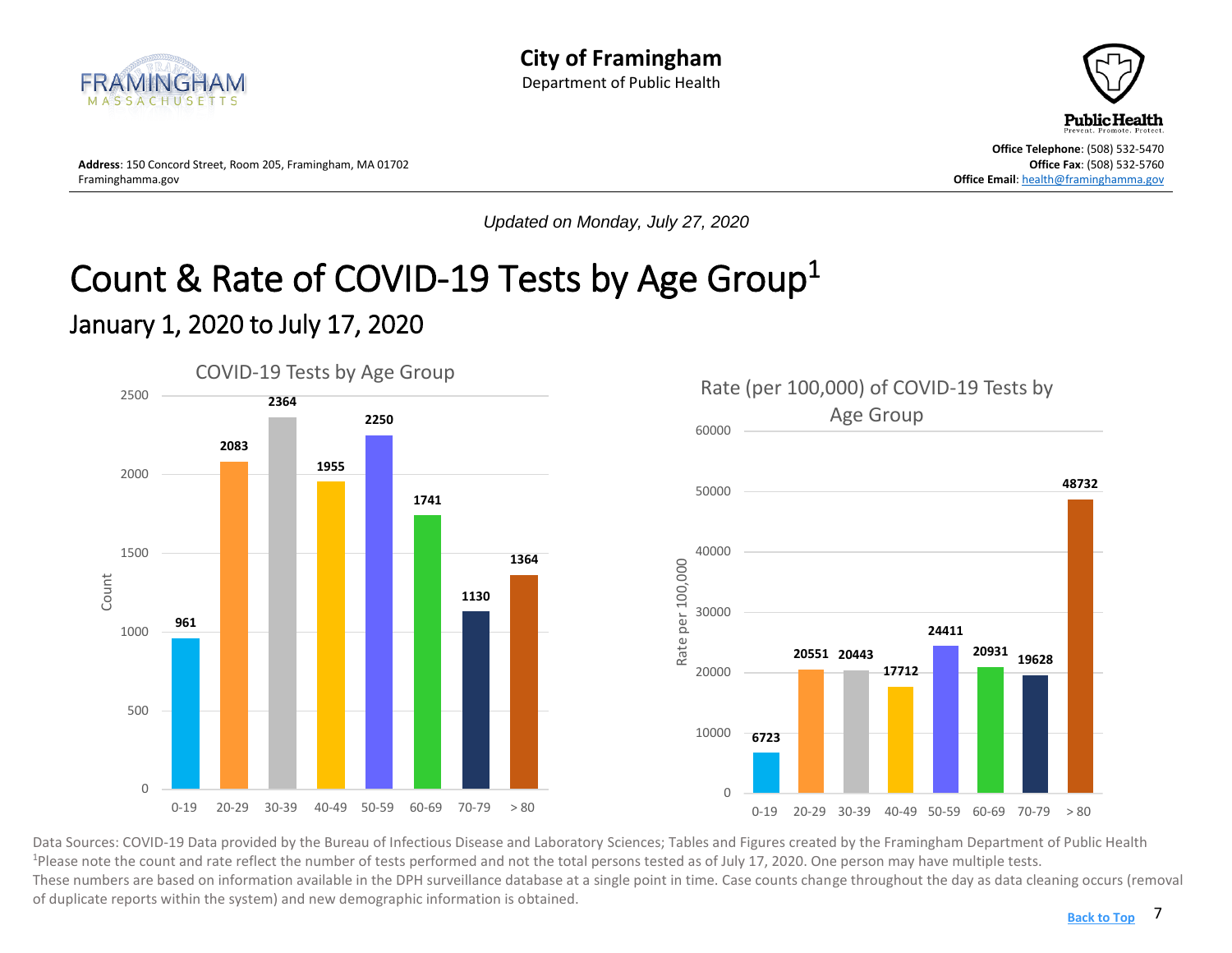



**Office Telephone**: (508) 532-5470

*Updated on Monday, July 27, 2020*

#### <span id="page-7-0"></span>Percent of Positive Test Results by Age Group January 1, 2020 to July 17, 2020

#### Perecentage of Positive COVID-19 Tests by Age Group



Data Sources: COVID-19 Data provided by the Bureau of Infectious Disease and Laboratory Sciences; Tables and Figures created by the Framingham Department of Public Health <sup>1</sup>Please note the percentage reflect the percent of total tests performed and not the total percent of persons tested as of July 17, 2020. One person may have multiple tests. These numbers are based on information available in the DPH surveillance database at a single point in time. Case counts change throughout the day as data cleaning occurs (removal of duplicate reports within the system) and new demographic information is obtained.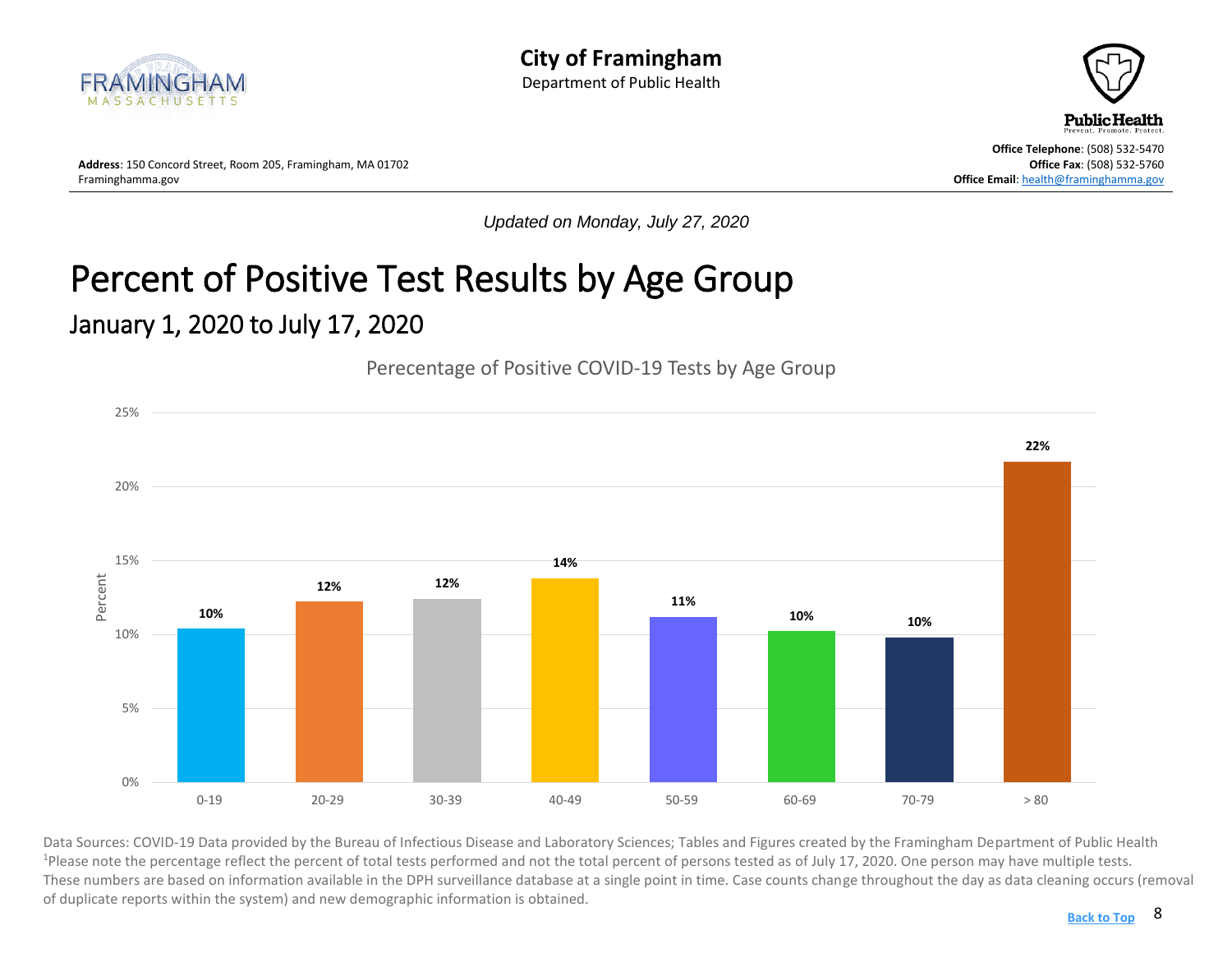



**Address**: 150 Concord Street, Room 205, Framingham, MA 01702 **Office Fax**: (508) 532-5760

**Office Telephone**: (508) 532-5470 **Office Email[: health@framinghamma.gov](mailto:health@framinghamma.gov)** 

*Updated on Monday, July 27, 2020*

## <span id="page-8-0"></span>Weekly Median Age of Confirmed COVID-19 Cases



Calculated as median age of new confirmed positive cases of residents of Framingham as reported by the MA Department of Public Health. Data Sources: COVID-19 Data provided by the Bureau of Infectious Disease and Laboratory Sciences; Tables and Figures created by the Framingham Department of Public Health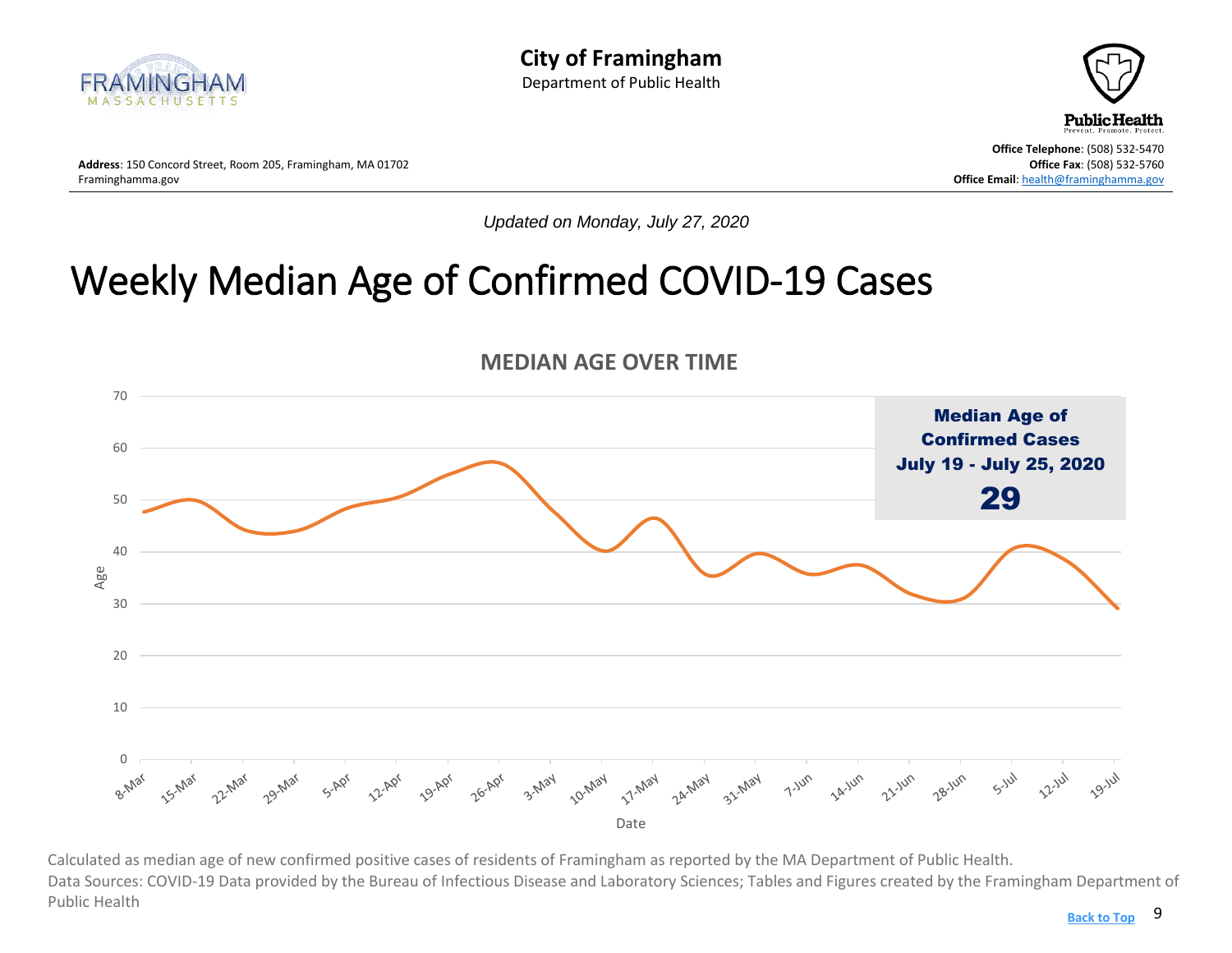



**Office Telephone**: (508) 532-5470

*Updated on Monday, July 27, 2020*

#### <span id="page-9-0"></span>Cases and Case Rate by Age Group



Data Sources: COVID-19 Data provided by the Bureau of Infectious Disease and Laboratory Sciences, U.S. Census Bureau: Age Population Estimates 2010-2018, version 2018; Tables and Figures created by the Framingham Department of Public Health.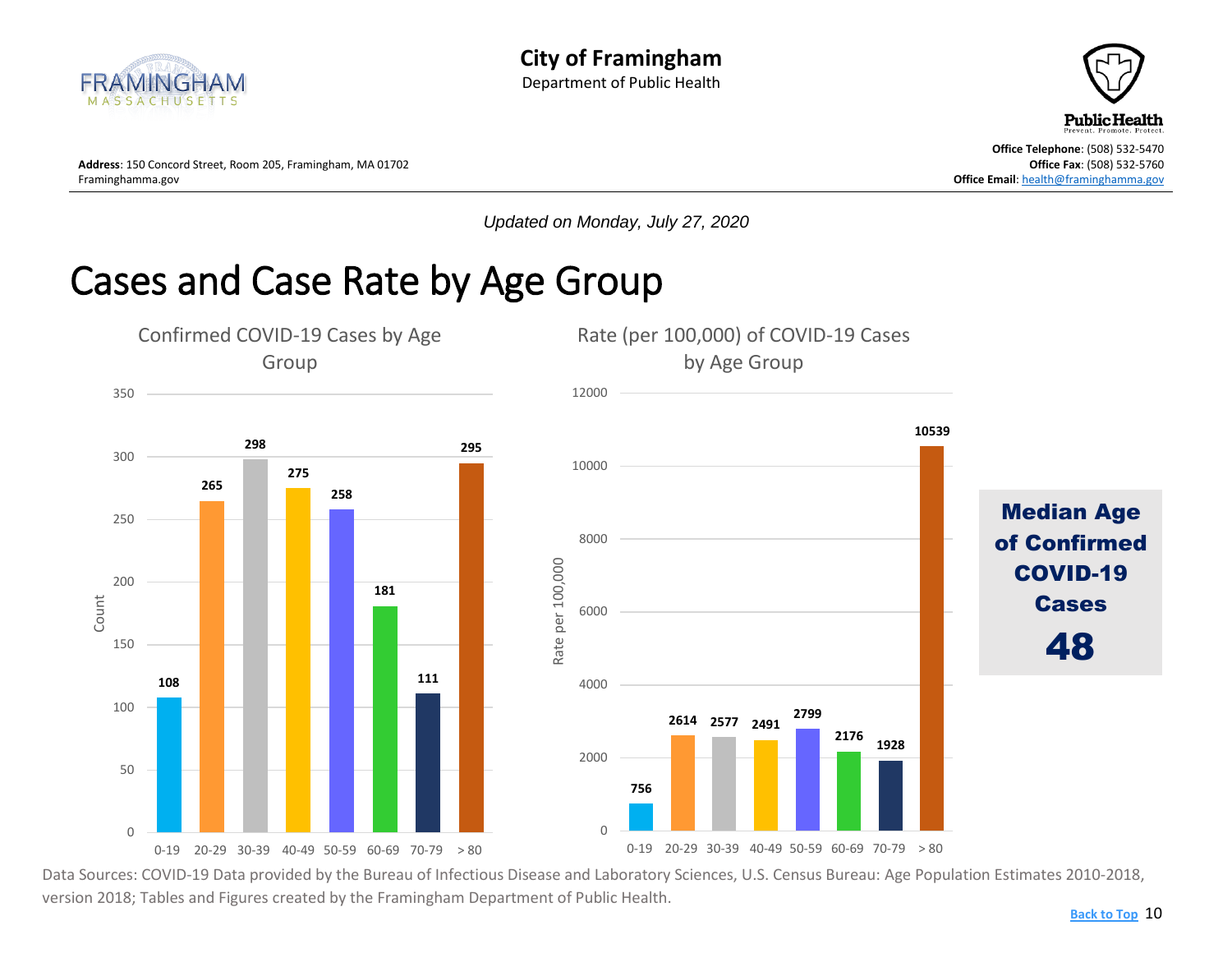<span id="page-10-0"></span>



**Address**: 150 Concord Street, Room 205, Framingham, MA 01702 **Office Fax**: (508) 532-5760 Framinghamma.gov **Office Email**[: health@framinghamma.gov](mailto:health@framinghamma.gov)

*Updated on Monday, July 27, 2020*

## Deaths and Death Rate by Age Group



11 **[Back to Top](#page-1-0)** Data Sources: COVID-19 Data provided by the Bureau of Infectious Disease and Laboratory Sciences and U.S. Census Bureau: Age Population Estimates 2010-2018, version 2018; Tables and Figures created by the Framingham Department of Public Health.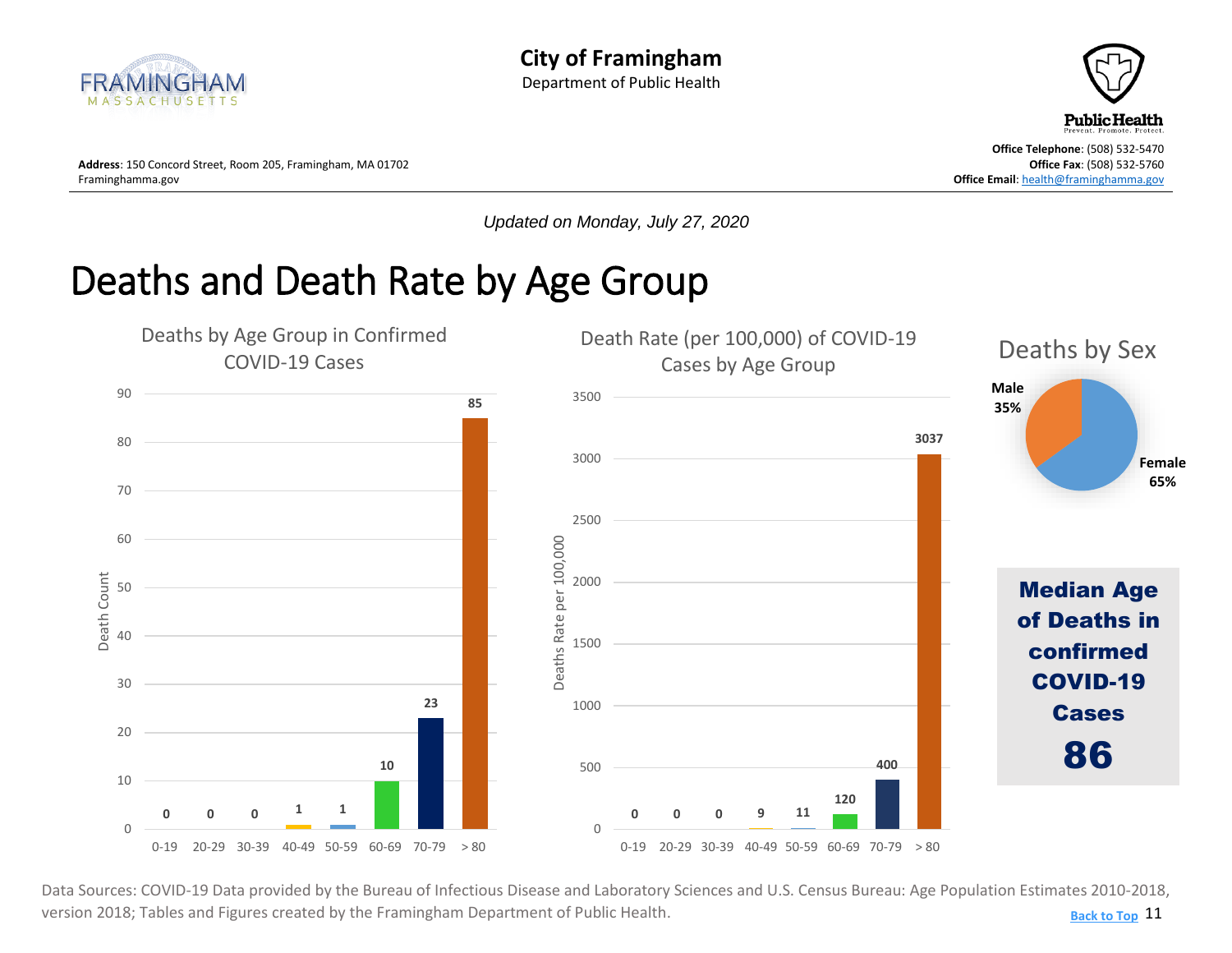<span id="page-11-0"></span>



**Office Telephone**: (508) 532-5470

*Updated on Monday, July 27, 2020*

# Percentage of Cases and Case Rate by Race/Ethnicity

The following caveats apply to these data:

- 1. Information on race and ethnicity is collected and reported by laboratories, healthcare providers and local boards of health and may or may not reflect self-report by the individual case.
- 2. If no information is provided by any reporter on a case's race or ethnicity, MDPH classifies it as missing.
- 3. A classification of unknown indicates the reporter did not know the race and ethnicity of the individual, the individual refused to provide information, or that the originating system does not capture the information.
- 4. Other indicates multiple races or that the originating system does not capture the information.

Note: COVID-19 testing is currently conducted by dozens of private labs, hospitals, and other partners and the Massachusetts Department of Public Health is working with these organizations and to improve data reporting by race and ethnicity, to better understand where, and on whom, the burden of illness is falling so the Commonwealth can respond more effectively. On 4/8, the Commissioner of Public Health issued an Order related to collecting complete demographic information for all confirmed and suspected COVID-19 patients

#### **Percentage of Total Population and Percent of Cases by Race/Ethnicity**



- Non-Hispanic Blacks represent 6% of the City of Framingham population but less than double that proportion of cases at 8% of COVID-19 cases
- Hispanics represent 20% of the City of Framingham population but less than twice that proportion of cases at 31% of CVOID-19 cases
- Disparity between Whites and non-white populations would be even higher except many residents of Brazilian descent describe themselves as white.



**Rate (per 100,000) of COVID-19 Cases by Race/Ethnicity**

- The highest rates of positive cases are among Non-Hispanics Blacks and Hispanics which are more than 3x higher than the rate for White non-Hispanic
- Disparity between Whites and non-white populations would be even higher except many residents of Brazilian descent describe themselves as white.

12 **[Back to Top](#page-1-0)** Data Sources: COVID-19 Data provided by the Bureau of Infectious Disease and Laboratory Sciences; and U.S. Census Bureau: Race and Hispanic Origin • Population Estimates 2010-2018, version 2018; Tables and Figures created by the Framingham Department of Public Health.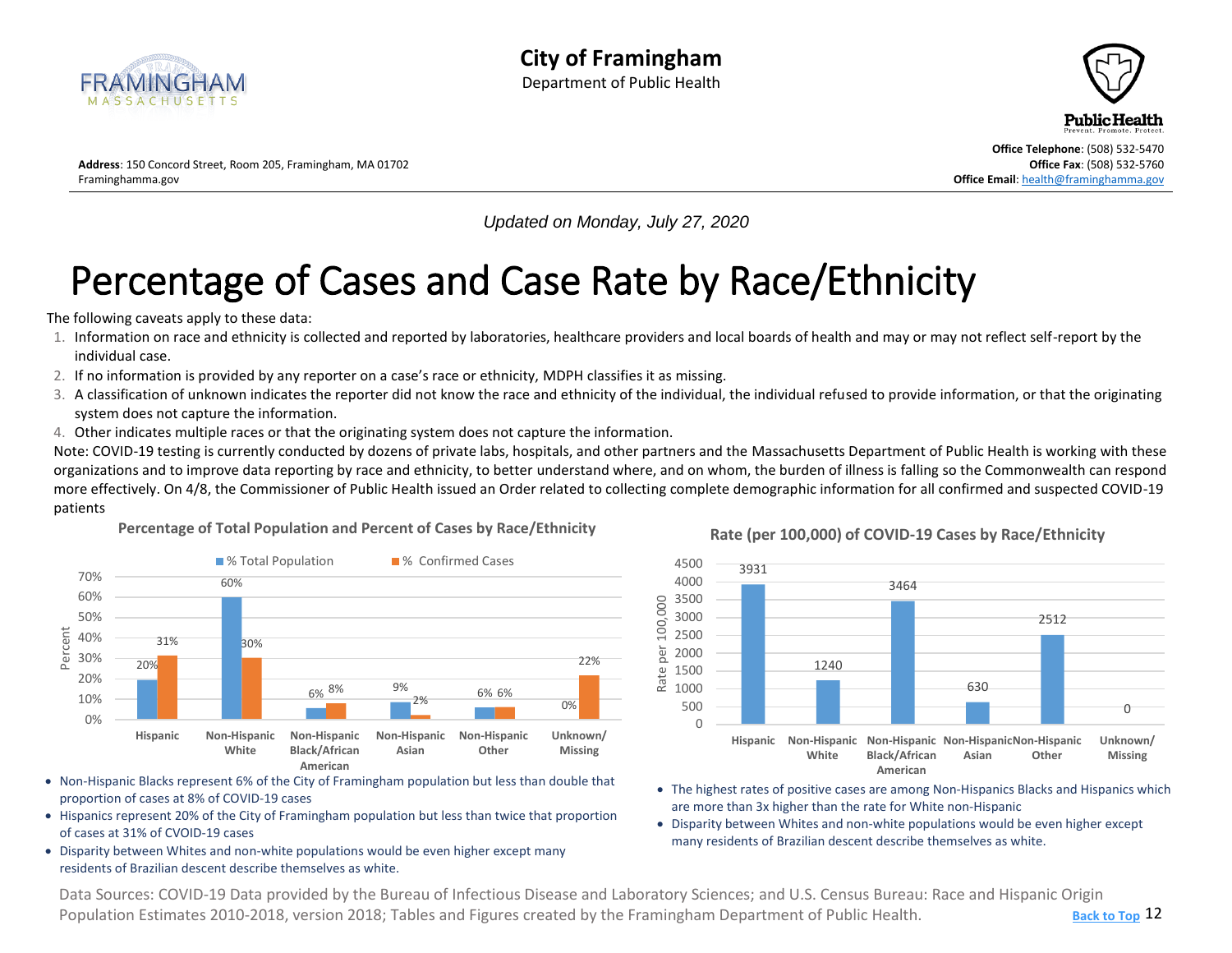<span id="page-12-0"></span>



**Address**: 150 Concord Street, Room 205, Framingham, MA 01702 **Office Fax**: (508) 532-5760 Framinghamma.gov **Office Email**[: health@framinghamma.gov](mailto:health@framinghamma.gov)

*Updated on Monday, July 27, 2020*

# Deaths and Death Rate by Race/Ethnicity

The following caveats apply to these data:

- 1. Information on race and ethnicity is collected and reported by laboratories, healthcare providers and local boards of health and may or may not reflect self-report by the individual case.
- 2. If no information is provided by any reporter on a case's race or ethnicity, MDPH classifies it as missing.
- 3. A classification of unknown indicates the reporter did not know the race and ethnicity of the individual, the individual refused to provide information, or that the originating system does not capture the information.
- 4. Other indicates multiple races or that the originating system does not capture the information.

Note: COVID-19 testing is currently conducted by dozens of private labs, hospitals, and other partners and the Massachusetts Department of Public Health is working with these organizations and to improve data reporting by race and ethnicity, to better understand where, and on whom, the burden of illness is falling so the Commonwealth can respond more effectively. On 4/8, the Commissioner of Public Health issued an Order related to collecting complete demographic information for all confirmed and suspected COVID-19 patients



• Count of Non-Hispanic White population is significantly higher than the other populations

• Disparity between Whites and non-White populations would be even higher except many residents of Brazilian descent describe themselves as white.

**Hispanic** Non-Hispanic White Non-Hispanic Black/African American Death Rate (per 100,000) of COVID-19 Cases by Race/Ethnicity



- The highest death rates of positive cases are among non-Hispanics Whites and non-Hispanic Blacks which are more than 3x higher than death the rate for Hispanics
- Disparity between Whites and non-White populations would be even higher except many residents of Brazilian descent describe themselves as white.

Non-Hispanic Asian Non-Hispanic Other Unknown/Missing

Data Sources: COVID-19 Data provided by the Bureau of Infectious Disease and Laboratory Sciences; Tables and Figures created by the Framingham Department of Public Health. **[Back to Top](#page-1-0)**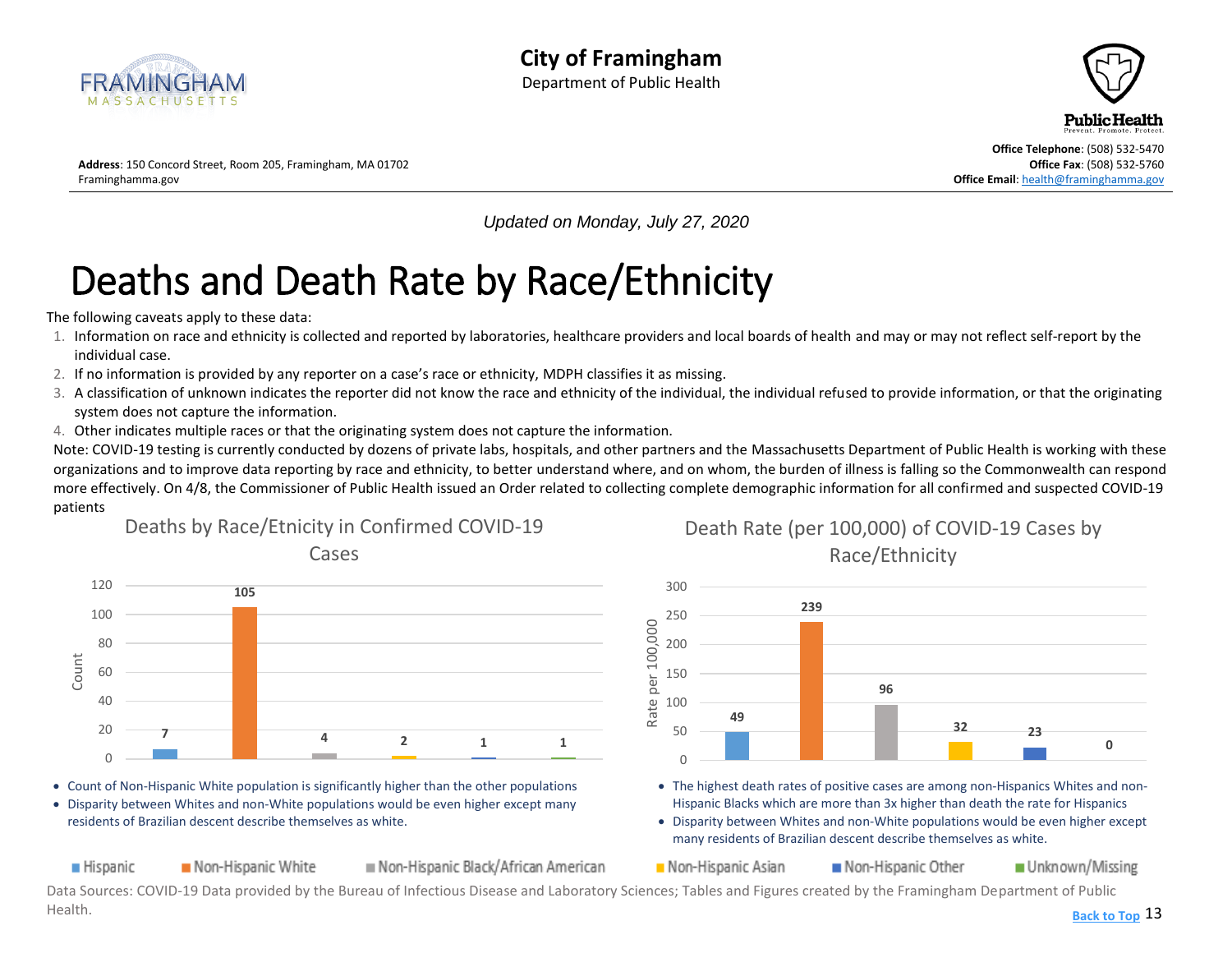<span id="page-13-0"></span>



**Address**: 150 Concord Street, Room 205, Framingham, MA 01702 **Office Fax**: (508) 532-5760 Framinghamma.gov **Office Email**[: health@framinghamma.gov](mailto:health@framinghamma.gov)

*Updated on Monday, July 27, 2020*

# Cases and Deaths by Primary Language

The following caveats apply to this data:

- 1. Information on primary language is identified by self-reported data point including: primary language, country of origin and ethnicity
- 2. A classification of unknown indicates the reporter has not been able to contact the individual or that the originating system does not capture the information.
- 3. Other indicates multiple primary languages not including English, Portuguese and Spanish.



■ English ■ Other ■ Portuguese ■ Spanish ■ Unknown

Data Sources: COVID-19 Data provided by the Bureau of Infectious Disease and Laboratory Sciences; Tables and Figures created by the Framingham Department of Public Health.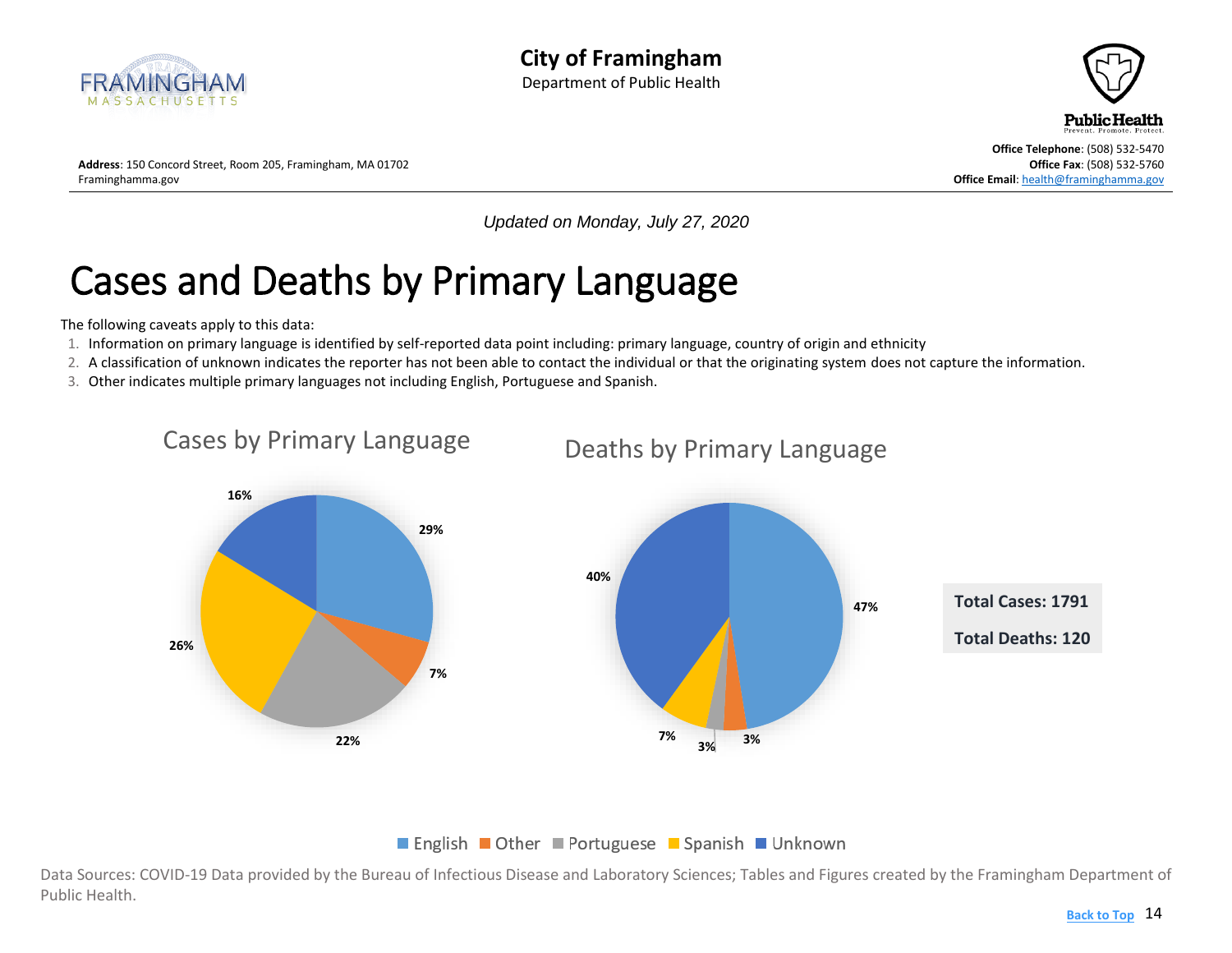



*Updated on Monday, July 27, 2020*

## <span id="page-14-0"></span>COVID-19 Cases in Long-Term Care (LTC) Facilities

Confirmed Cases of COVID-19 Reported in Long-Term Care Facilities

372

COVID-19 Deaths Reported in Long-Term Care **Facilities** 

97

Data Sources: COVID-19 Data provided by the Bureau of Infectious Disease and Laboratory Sciences; Tables and Figures created by the Framingham Department of Public Health.

Note: all data are cumulative and current as of 6/18/2020.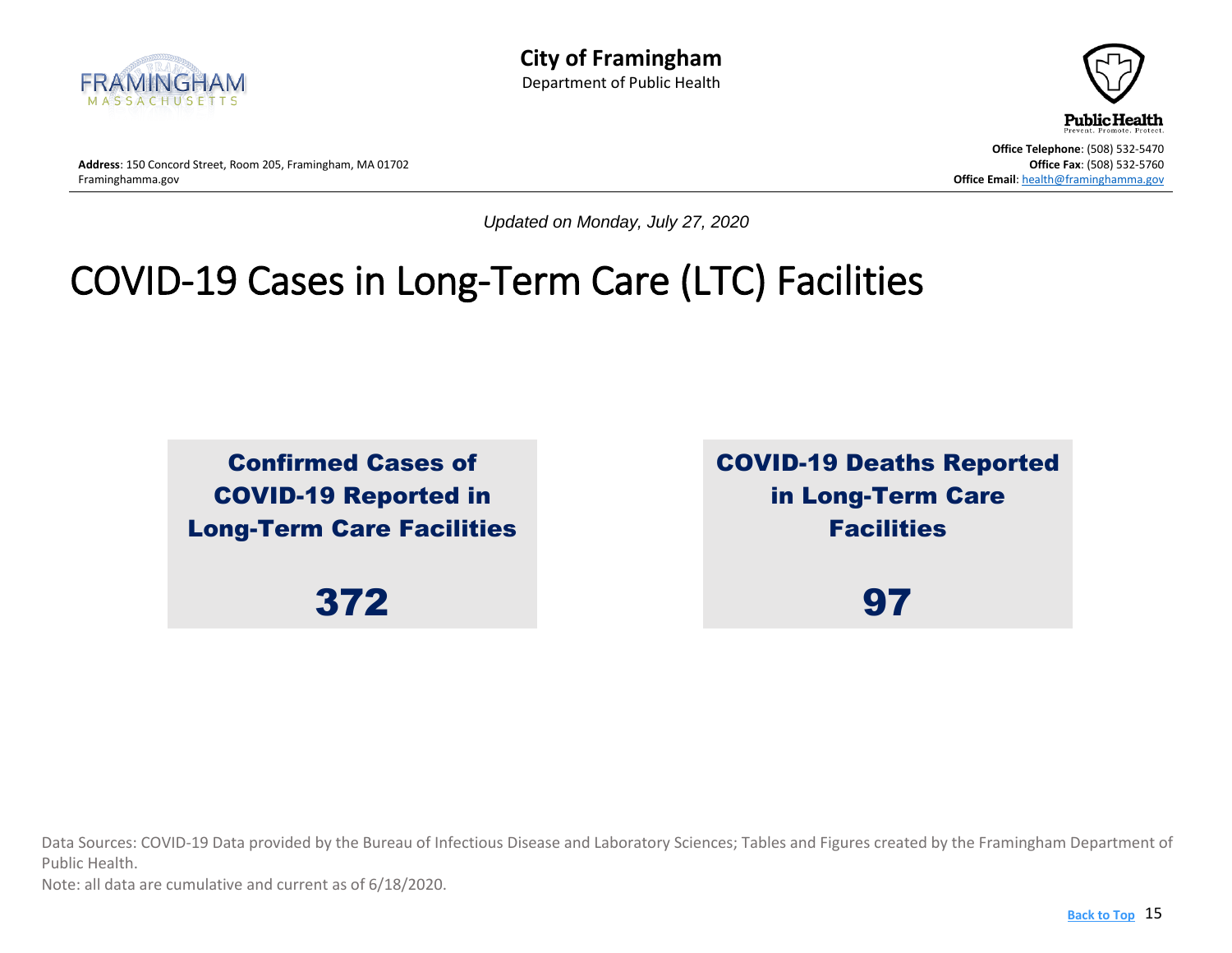<span id="page-15-0"></span>



**Address**: 150 Concord Street, Room 205, Framingham, MA 01702 **Concord Street, Room 205, Framingham, MA 01702 Office Fax: (508) 532-5760 Office Fax: (508) 532-5760 Office Fax: (508) 532-5760** 

**Office Telephone**: (508) 532-5470 **Office Email[: health@framinghamma.gov](mailto:health@framinghamma.gov)** 

*Updated on Monday, July 27, 2020*

#### Deaths in LTC Facilities from 2015-2020



#### **[Click here for more information about Long Term Care Facilities](https://www.mass.gov/doc/weekly-covid-19-public-health-report-july-22-2020/download) on number of cases, deaths, testing information and state audits**

**Back to Top** 16 Data Sources: COVID-19 Data provided by the Bureau of Infectious Disease and Laboratory Sciences; Deaths in LTC Data provided by the City of Framingham Clerk's **[results](https://www.mass.gov/doc/weekly-covid-19-public-health-report-july-22-2020/download)** Office; Tables and Figures created by the Framingham Department of Public Health \*Count is as of July 27, 2020 **[Back to Top](#page-1-0)**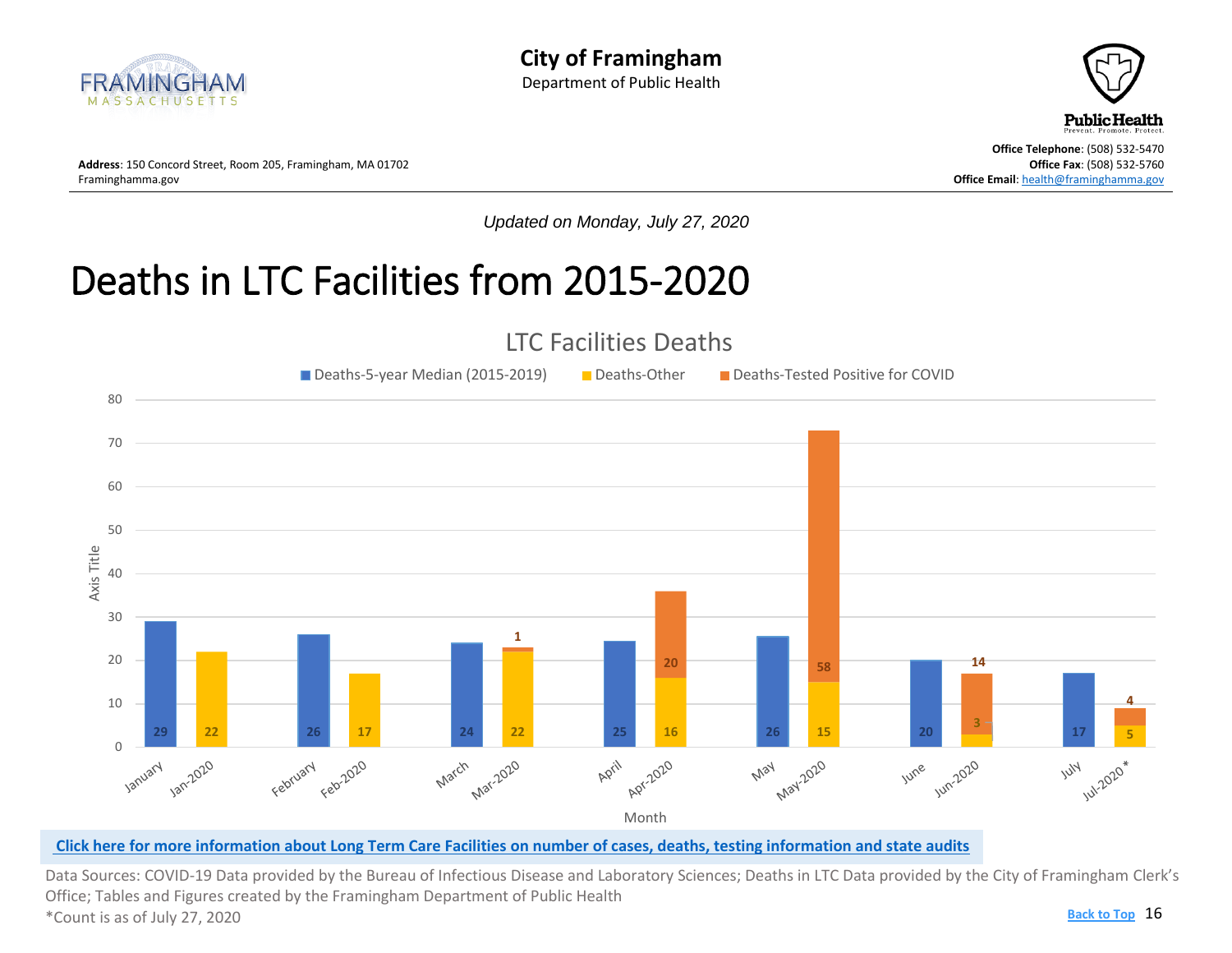



**Office Telephone**: (508) 532-5470

*Updated on Monday, July 27, 2020*

#### <span id="page-16-0"></span>Assisted Living Residences with Known COVID Cases

| <b>Facility</b>               | <b>Maximum Capacity</b> | <b>Number of Confirmed</b><br>$\text{Case} \text{s}^1$ |
|-------------------------------|-------------------------|--------------------------------------------------------|
| <b>Branches of Framingham</b> | 104                     | ~10                                                    |
| <b>Brookdale Cushing Park</b> | 116                     | ~10                                                    |
| <b>Carmel Terrace</b>         | 76                      | ~10                                                    |
| <b>Heritage House</b>         | 102                     | ~10                                                    |

Data Sources: COVID-19 Data provided by the Bureau of Infectious Disease and Laboratory Sciences and the Massachusetts Department of Public Health COVID-19 Dashboard; Tables and Figures created by the Framingham Department of Public Health.

Note: 1. Includes residents only. This list includes Assisted Living Residences with at least 1 reported COVID-19 case to date (residents only). The number of cases for a facility relies on the amount of testing conducted. Some facilities have tested some or all residents only; some have also tested staff. A low number of cases may reflect that not all residents and staff have been tested, not necessarily low prevalence.